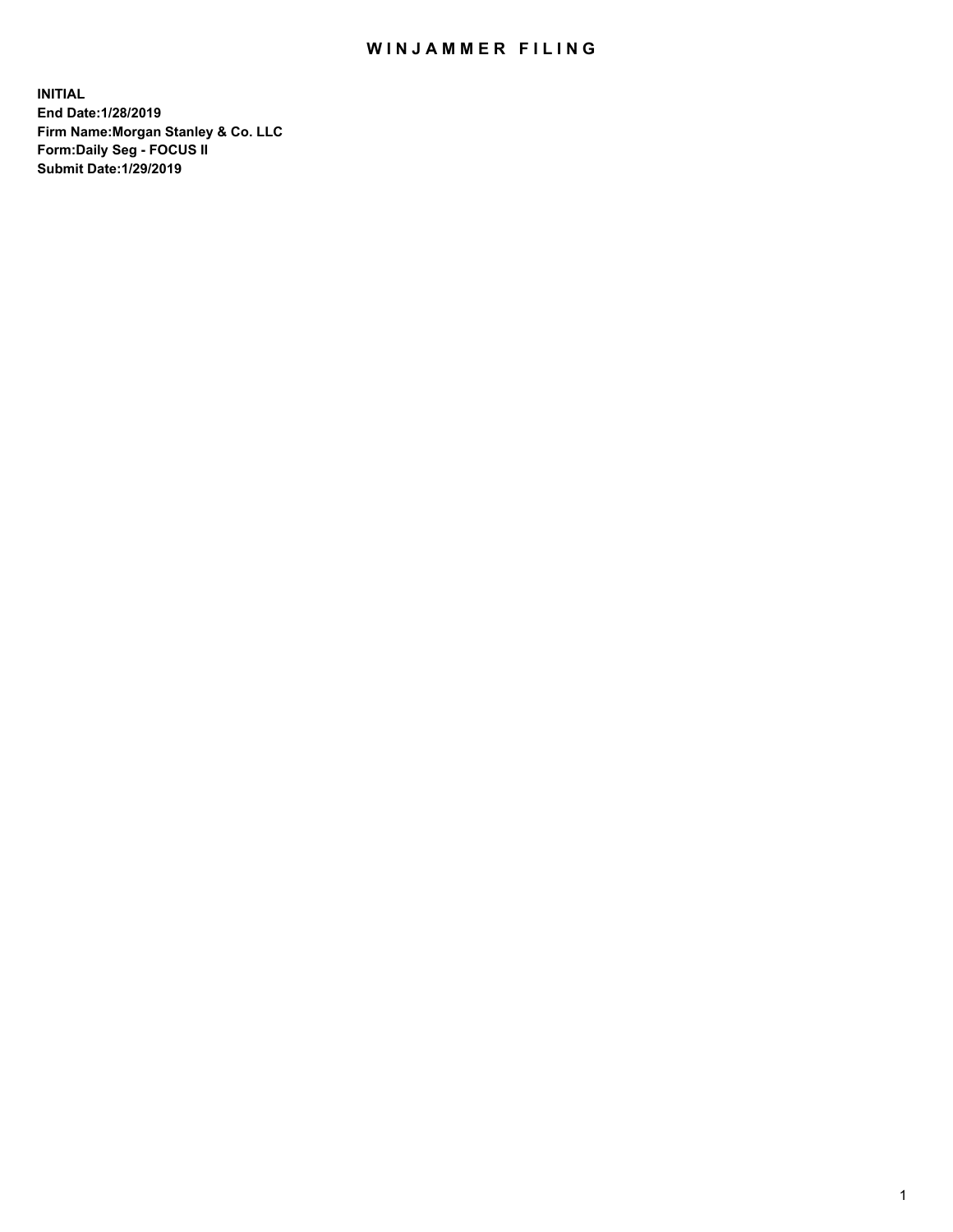**INITIAL End Date:1/28/2019 Firm Name:Morgan Stanley & Co. LLC Form:Daily Seg - FOCUS II Submit Date:1/29/2019 Daily Segregation - Cover Page**

| Name of Company                                                                                                                                                                                                                                                                                                                | Morgan Stanley & Co. LLC                  |
|--------------------------------------------------------------------------------------------------------------------------------------------------------------------------------------------------------------------------------------------------------------------------------------------------------------------------------|-------------------------------------------|
| <b>Contact Name</b>                                                                                                                                                                                                                                                                                                            | <b>Ikram Shah</b>                         |
| <b>Contact Phone Number</b>                                                                                                                                                                                                                                                                                                    | 212-276-0963                              |
| <b>Contact Email Address</b>                                                                                                                                                                                                                                                                                                   | lkram.shah@morganstanley.com              |
| FCM's Customer Segregated Funds Residual Interest Target (choose one):<br>a. Minimum dollar amount: ; or<br>b. Minimum percentage of customer segregated funds required:% ; or<br>c. Dollar amount range between: and; or                                                                                                      | 280,000,000<br><u>0</u><br><u>00</u>      |
| d. Percentage range of customer segregated funds required between:% and%.<br>FCM's Customer Secured Amount Funds Residual Interest Target (choose one):<br>a. Minimum dollar amount: ; or                                                                                                                                      | 0 <sub>0</sub><br>140,000,000             |
| b. Minimum percentage of customer secured funds required:% ; or<br>c. Dollar amount range between: and; or<br>d. Percentage range of customer secured funds required between:% and%.                                                                                                                                           | <u>0</u><br>0 <sub>0</sub><br>00          |
| FCM's Cleared Swaps Customer Collateral Residual Interest Target (choose one):<br>a. Minimum dollar amount: ; or<br>b. Minimum percentage of cleared swaps customer collateral required:% ; or<br>c. Dollar amount range between: and; or<br>d. Percentage range of cleared swaps customer collateral required between:% and%. | 92,000,000<br><u>0</u><br><u>00</u><br>00 |

Attach supporting documents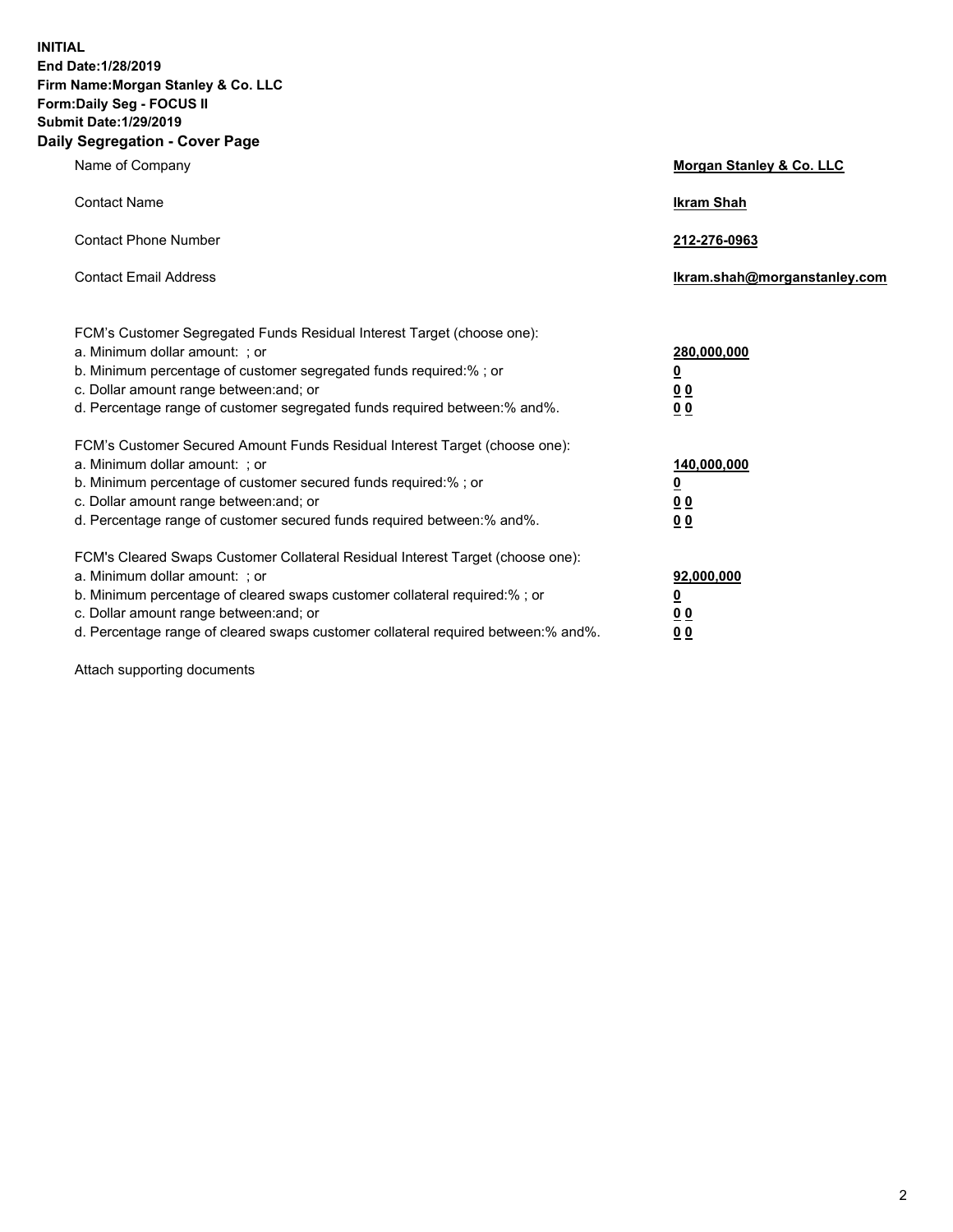## **INITIAL End Date:1/28/2019 Firm Name:Morgan Stanley & Co. LLC Form:Daily Seg - FOCUS II Submit Date:1/29/2019 Daily Segregation - Secured Amounts**

Foreign Futures and Foreign Options Secured Amounts Amount required to be set aside pursuant to law, rule or regulation of a foreign government or a rule of a self-regulatory organization authorized thereunder

- 1. Net ledger balance Foreign Futures and Foreign Option Trading All Customers A. Cash **3,343,427,530** [7315]
	- B. Securities (at market) **2,103,437,303** [7317]
- 2. Net unrealized profit (loss) in open futures contracts traded on a foreign board of trade **-383,643,319** [7325]
- 3. Exchange traded options
	- a. Market value of open option contracts purchased on a foreign board of trade **6,040,882** [7335]
	- b. Market value of open contracts granted (sold) on a foreign board of trade **-6,982,071** [7337]
- 4. Net equity (deficit) (add lines 1. 2. and 3.) **5,062,280,325** [7345]
- 5. Account liquidating to a deficit and account with a debit balances gross amount **133,175,841** [7351] Less: amount offset by customer owned securities **-131,960,897** [7352] **1,214,944**
- 6. Amount required to be set aside as the secured amount Net Liquidating Equity Method (add lines 4 and 5)
- 7. Greater of amount required to be set aside pursuant to foreign jurisdiction (above) or line 6.

## FUNDS DEPOSITED IN SEPARATE REGULATION 30.7 ACCOUNTS

- 1. Cash in banks
	- A. Banks located in the United States **217,971,127** [7500]
	- B. Other banks qualified under Regulation 30.7 **1,083,001,025** [7520] **1,300,972,152**
- 2. Securities
	- A. In safekeeping with banks located in the United States **147,278,035** [7540]
	- B. In safekeeping with other banks qualified under Regulation 30.7 **0** [7560] **147,278,035** [7570]
- 3. Equities with registered futures commission merchants
	-
	- B. Securities **0** [7590]
	- C. Unrealized gain (loss) on open futures contracts **652,822** [7600]
	- D. Value of long option contracts **0** [7610]
- E. Value of short option contracts **0** [7615] **7,065,861** [7620]
- 4. Amounts held by clearing organizations of foreign boards of trade
	- A. Cash **0** [7640]
	- B. Securities **0** [7650]
	- C. Amount due to (from) clearing organization daily variation **0** [7660]
	- D. Value of long option contracts **0** [7670]
	- E. Value of short option contracts **0** [7675] **0** [7680]
- 5. Amounts held by members of foreign boards of trade
	-
	-
	- C. Unrealized gain (loss) on open futures contracts **-384,296,141** [7720]
	- D. Value of long option contracts **6,040,882** [7730]
	- E. Value of short option contracts **-6,982,071** [7735] **3,799,526,154**
- 6. Amounts with other depositories designated by a foreign board of trade **0** [7760]
- 7. Segregated funds on hand **0** [7765]
- 8. Total funds in separate section 30.7 accounts **5,254,842,202** [7770]
- 9. Excess (deficiency) Set Aside for Secured Amount (subtract line 7 Secured Statement Page 1 from Line 8)
- 10. Management Target Amount for Excess funds in separate section 30.7 accounts **140,000,000** [7780]
- 11. Excess (deficiency) funds in separate 30.7 accounts over (under) Management Target **51,346,933** [7785]

**0** [7305]

[7354] **5,063,495,269** [7355]

**5,063,495,269** [7360]

[7530]

A. Cash **6,413,039** [7580]

 A. Cash **2,228,604,216** [7700] B. Securities **1,956,159,268** [7710] [7740] **191,346,933** [7380]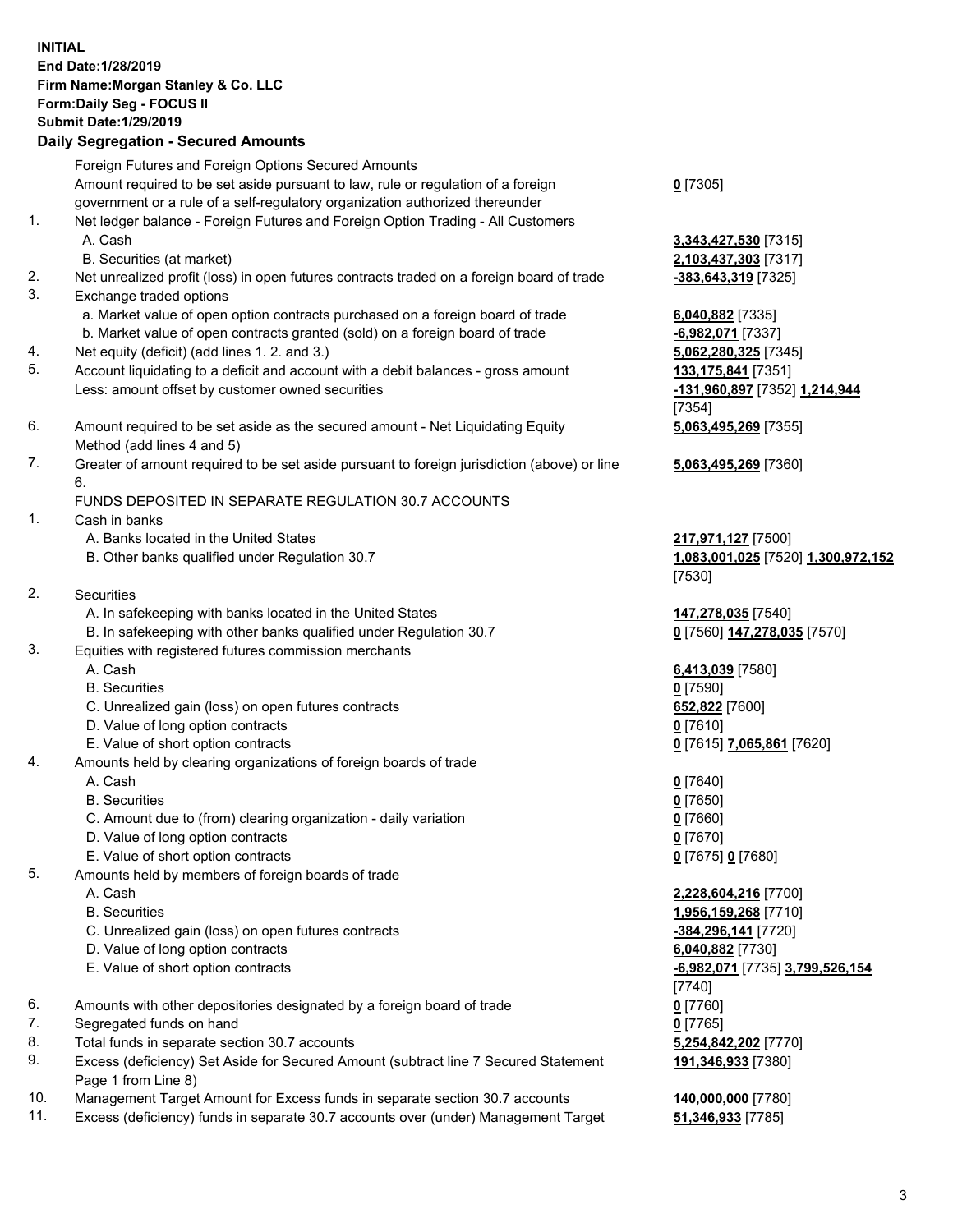**INITIAL End Date:1/28/2019 Firm Name:Morgan Stanley & Co. LLC Form:Daily Seg - FOCUS II Submit Date:1/29/2019 Daily Segregation - Segregation Statement** SEGREGATION REQUIREMENTS(Section 4d(2) of the CEAct) 1. Net ledger balance A. Cash **7,136,500,902** [7010] B. Securities (at market) **6,344,336,150** [7020] 2. Net unrealized profit (loss) in open futures contracts traded on a contract market **2,927,468,124** [7030] 3. Exchange traded options A. Add market value of open option contracts purchased on a contract market **279,635,973** [7032] B. Deduct market value of open option contracts granted (sold) on a contract market **-271,233,586** [7033] 4. Net equity (deficit) (add lines 1, 2 and 3) **16,416,707,563** [7040] 5. Accounts liquidating to a deficit and accounts with debit balances - gross amount **385,308,315** [7045] Less: amount offset by customer securities **-383,812,515** [7047] **1,495,800** [7050] 6. Amount required to be segregated (add lines 4 and 5) **16,418,203,363** [7060] FUNDS IN SEGREGATED ACCOUNTS 7. Deposited in segregated funds bank accounts A. Cash **3,903,624,624** [7070] B. Securities representing investments of customers' funds (at market) **0** [7080] C. Securities held for particular customers or option customers in lieu of cash (at market) **578,103,848** [7090] 8. Margins on deposit with derivatives clearing organizations of contract markets A. Cash **6,396,387,761** [7100] B. Securities representing investments of customers' funds (at market) **0** [7110] C. Securities held for particular customers or option customers in lieu of cash (at market) **5,766,232,302** [7120] 9. Net settlement from (to) derivatives clearing organizations of contract markets **88,438,679** [7130] 10. Exchange traded options A. Value of open long option contracts **279,635,973** [7132] B. Value of open short option contracts **-271,233,586** [7133] 11. Net equities with other FCMs A. Net liquidating equity **8,235,138** [7140] B. Securities representing investments of customers' funds (at market) **0** [7160] C. Securities held for particular customers or option customers in lieu of cash (at market) **0** [7170] 12. Segregated funds on hand **0** [7150] 13. Total amount in segregation (add lines 7 through 12) **16,749,424,739** [7180] 14. Excess (deficiency) funds in segregation (subtract line 6 from line 13) **331,221,376** [7190]

- 15. Management Target Amount for Excess funds in segregation **280,000,000** [7194]
- 16. Excess (deficiency) funds in segregation over (under) Management Target Amount Excess

**51,221,376** [7198]